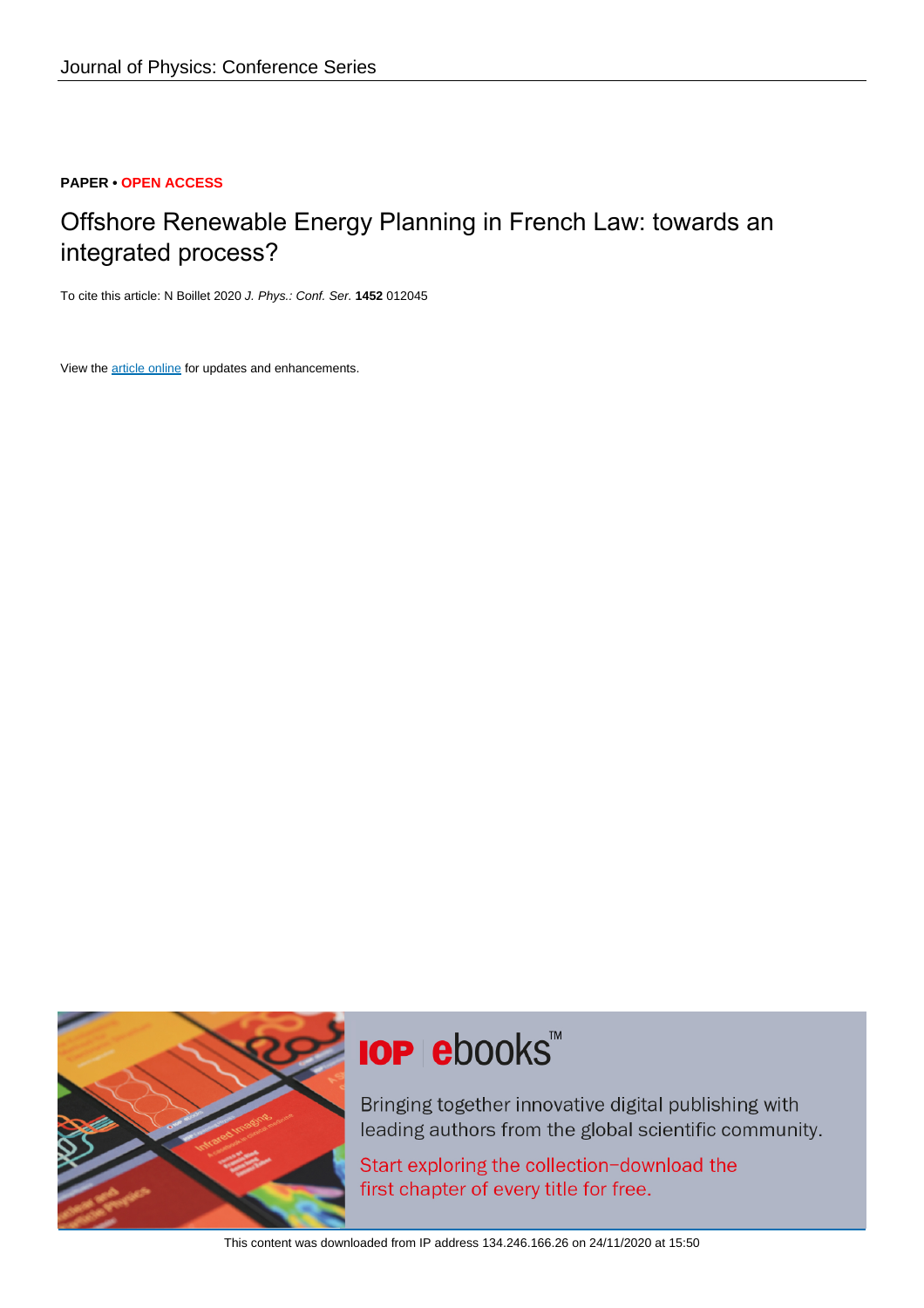# **Offshore Renewable Energy Planning in French Law: towards an integrated process?**

## **N Boillet**

UMR 6308 AMURE, Faculté de droit, économie, gestion et AES, IUEM, Université de Brest, 12 rue de Kergoat, 29238 Brest Cedex 3, France

nicolas.boillet@univ-brest.fr

**Abstract**. The production potential of offshore renewable energy meets the objectives of energy and climate policy at international and European level. Under French law, the necessary planning for the development of the offshore renewable energies is carried out within the framework of energy law. This situation, which was not entirely satisfactory in terms of participation and respect for the marine environment, has led to legal developments. In particular, the planning method chosen should be improved through the implementation of MSP. The purpose of this article is to present the planning of offshore renewable energies under French law and to analyze its relevance.

## **1. Introduction**

Offshore renewable energies (ORE) are part of the solution to achieve the energy transition in the face of climate change. They are also an emerging activity at sea that must find its place in maritime areas among other human activities while respecting the marine environment. European Union law does not define offshore renewable energies, but gives a list of renewable energies [1]. While French law, still without giving a definition, refers in several texts to "renewable energies at sea", understood as installed in the maritime space [2]. These are both marine energy, such as current, wave, ocean thermal or salinity gradient energy, or installed and floating offshore wind turbines. The development of ORE requires programming or planning in a broad sense and more particularly spatial planning to make location choices. Again, it is difficult to have a precise definition of planning in law [3]. Nevertheless, in regards to environmental issues, a planning process, whether or not it has a spatial dimension, must be based on an analysis of the state of initial play, contain objectives or orientations based on a prospective approach and follow a concerted process [4].

In accordance with international law and European law, the development of ORE depends on public policies in the fields of energy, environment and maritime affairs [5]. The complicated rules organizing this development are the result of this plurality of relevant public policies and legal sources. There are several others reasons for the complexity of ORE development. One is due to the interaction between land and sea, for example with regard to electricity transport or impacts on coastal landscapes. Another reason is the variety and number of administrative authorizations and their relationship to several planning documents. This issue of the diversity of permits and licenses can be found in most European countries in various forms [6]. Furthermore, different authorities, central and local, are involved in the decision process. Since 2010, successive French governments have been seeking to simplify the legal framework for the ORE development.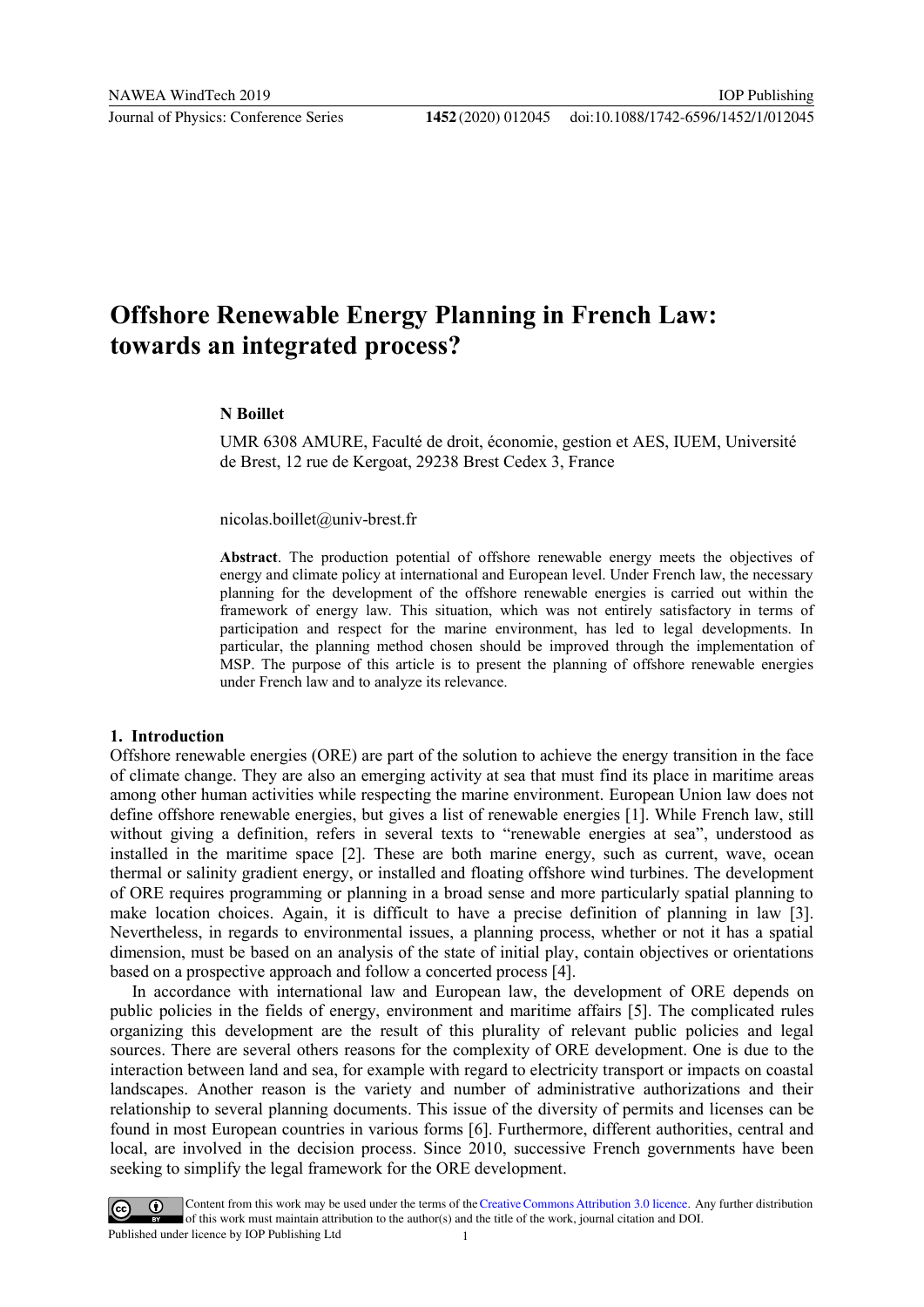The development of these energies requires answering public policy questions: what type of energy, in what quantity, where and how to install them? The legal framework for answering these questions varies according to the different States concerned [6].

In France, energy law is the most important legal source for the development of ORE, since it organizes the programming of these energies, competition procedures and need a spatial planning, the latter which we will call "sectorial planning". Under French law, the rules governing the production of renewable energy are contained in the Energy Code and have been significantly amended by the Energy Transition Act of 17 August 2015 [7].To this end, France follows European Union law. The Treaty on the Functioning of the European Union provides that the "Union policy of energy shall aim to (a) ensure the functioning of the energy market; (b) ensure security of energy supply in the Union; (c) promote energy efficiency and energy saving and the development of new and renewable forms of energy; and (d) promote the interconnection of energy networks". Since 2009, European Union law has set renewable energy production targets for each Member State [1]. The target is 23% renewable energy in energy consumption and transport in 2020 for France. With the new 2018 Directive: "Member States shall collectively ensure that the share of energy from renewable sources in the Union's gross final consumption of energy in 2030 is at least 32 %" [8]. States must establish integrated national energy and climate plans in order to achieve their objectives. European Union Law also provides for how States can financially support renewable energy projects and organize competitive tendering procedures [8] [9].

Environmental law is another important source for the development of renewable energy at sea. In addition to the marine environmental law referred to below, International and European Union law contains rules, in particular on environmental assessment [10] and nature conservation, with the "Birds" and "Habitats" directives [11], which must be implemented by the Member States. In domestic law, the Environmental Code contains several authorization regimes, such as the one concerning water, and has unified all these regimes through a single environmental authorization procedure (art L 181-1 et seq. Environmental Code). The Environmental Code also contains two sets of essential rules concerning the environmental assessment of projects or plans (art L 122-1 et seq. Environmental Code) and public participation (art L 121-1-A et seq. and L 123-1-A et seq. Environmental Code).

Particular attention must be paid to the law of the sea and the coastline. European Union and French law in this area refers to the 1982 United Nations Convention of the Law of the Sea [12]. The Convention sets out the rights and obligations of States in the various maritime areas and the conditions for the protection and preservation of the marine environment (Part XII). Then, the organization of human activities at sea is nowadays guided by the concept of integrated coastal zone management (ICZM), through soft law instruments [13], and above all by that of marine spatial planning (MSP) [14]. Some of these concepts are reflected in European legislation. The European Union has implemented an integrated maritime policy [15] which has resulted in the Marine Strategy Framework Directive (MSFD) adopted in 2008 [16] and Maritime Spatial Planning Directive (MSPD) adopted in 2014 [17]. During the 2000s, France adopted new regulations for State action at sea [18]. It has also formalized its maritime policy, thus promoting the planning approach [19]. But the legislative framework for strategic management of the sea and coastline has come with environmental policy following a broad national forum on the issue in 2010 [20]. Since then, the legislation on Integrated Management of the Sea and the Coastline has been included in the Environment Code (art L 219-1 et seq. Environmental Code). Subsequently, this strategic framework for the sea and coastline had to be adapted to the European legislation on maritime spatial planning of 2014.

The aim of this article is to present the complexity and analyze the relevance of renewable energy planning under French law in relation to public policy objectives in the fields of energy, climate and the environment. More specifically, it is a matter of explaining the coherence between sectorial planning of OREs and maritime spatial planning, the reality and usefulness of public participation, the challenge of taking the environment into account and the effectiveness of the planning system in achieving the development objectives of OREs. For this purpose, first, it is important to situate the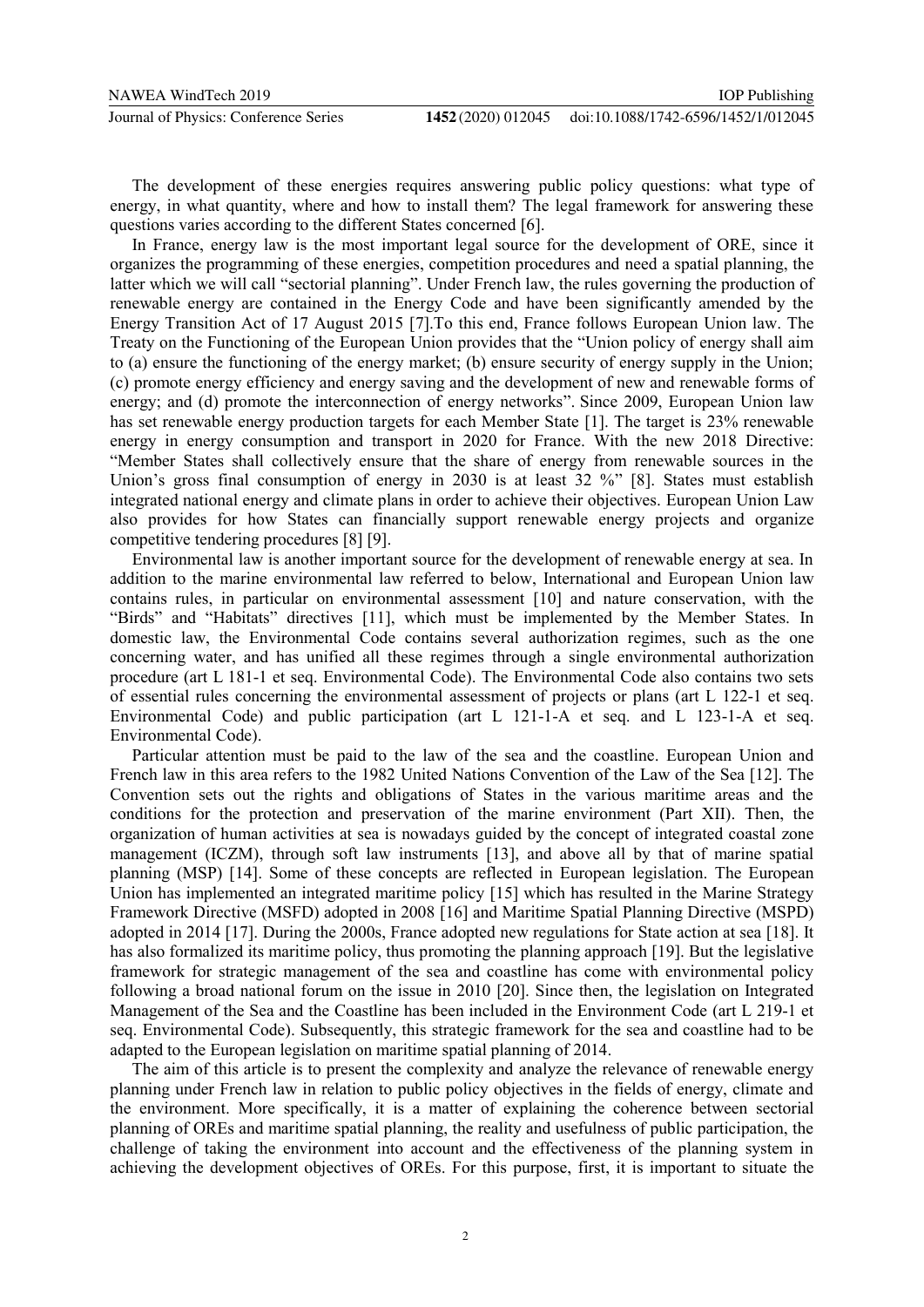issue of planning in the legislative context of OREs (section 2). It follows from this that sectorial planning of OREs depends on energy law. Despite improvements, for example in terms of participation, this model still has shortcomings (section 3). Finally, maritime spatial planning is developing in France as in the rest of Europe and constitutes a means of integration for offshore renewable energy planning (section 4).

# **2. Planning within the legal framework of the offshore renewable energy development process**

# 2.1 *Presentation of the legal framework for offshore renewable energy projects*

The planning process must be considered in light of the administrative and legislative context of ORE development process [21]. Offshore renewable energy projects are subject to a difficult and varied administrative process due to their location in the maritime area and the question of connection to the electricity transmission grid. First, the applicable legal regimes differ depending on whether the location of production facilities takes place in the territorial sea or in the exclusive economic zone. In the future, floating wind turbine projects will mainly be installed in the exclusive economic zone, which will make their administrative route partly simpler. Secondly, installations connecting to the electricity transmission network are to be distinguished from those for production and must obtain authorizations for both connection cables located at sea and for cables and the delivery station located on land. As we have pointed out, an offshore renewable energy project requires several categories of administrative authorization under different legislation such as those concerning energy, the ownership of public persons (in the territorial sea), the environment, the sea (in the exclusive economic zone - EEZ), cultural heritage, civil aviation or even, with regard to connection, urban planning or forestry.

To map the planning process of an ORE project, it is first possible to present a simplified succession of steps in the administrative process and then to specify what concerns planning in this process. The first step is the programming document provided for in the energy code, which sets out the objectives for the development of OREs. The second step is to identify suitable areas for the implementation of a competition procedure. The third step is the launch of the competitive bidding procedure for which the Minister decides on the selected areas. After the results of this procedure, the fourth step consists for the winner of a project in preparing and submitting all the applications for administrative authorizations, which vary according to the situation in the territorial sea or in the exclusive economic zone. At this stage, the project developer must provide an environmental impact assessment and a public inquiry is carried out. After obtaining the authorizations, the fifth step corresponds to the purging of legal disputes. The sixth step is the construction in compliance with the authorizations and regulations. The planning process involves the first three steps: programming, sectorial planning (i.e. defining suitable areas) and the selection of areas by the Minister in the competitive bidding process. This scheme may be more complex if other planning instruments are taken into account (see section 4). Indeed, the importance of the new maritime spatial planning must be stressed. Similarly, other planning instruments are applicable on the coast and may concern ORE projects.

# 2.2 *A constantly evolving legal framework*

 The public authorities have repeatedly sought to simplify the administrative process for offshore renewable energy projects. We can present this evolution in a chronological way. In 2010, the first legislative simplification consisted in exempting these projects from the legislation on urban planning authorizations and the legislation on classified installations for the protection of the environment to which onshore wind turbines are subject [22]. In 2016, in the field of energy law the competitive bidding procedures were enriched by the creation of the competitive dialogue [23]. This procedure makes it possible to select candidates who will discuss with the Minister in charge of energy the content of the specifications before the Ministry selects one of the bids. Financial support mechanisms for renewable energy have also evolved. The selected producers will be able to benefit either from a purchase obligation at the price resulting from the competitive tendering procedure for their electricity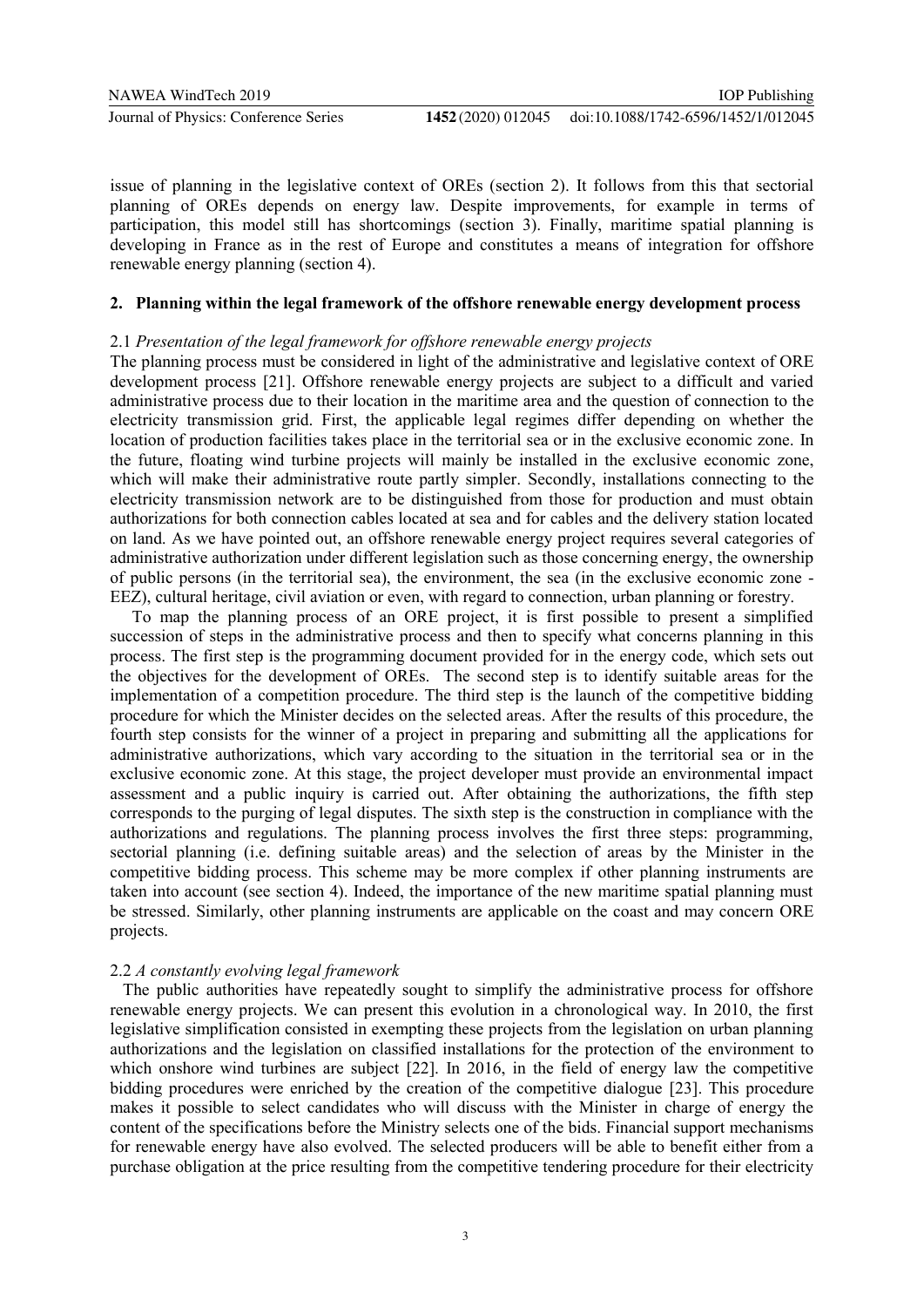or from an additional remuneration [24]. Also in 2016, the government adopted a decree simplifying administrative litigation concerning ORE projects by appointing a single Court of Appeal with first and last instance jurisdiction for all appeals against an administrative decision in ORE matters [2]. Without specific consideration for renewable energy, the 2016 Biodiversity Recovering Act created the environmental authorization regime, which includes all authorizations provided for in the Environmental Code, such as authorizations in the field of water or protected species, which apply to OREs [25]. Another Act of 30 December 2017 modifies the conditions for making the electrical connection [26]. The electricity transmission system operator (RTE) responsible for carrying out the work will now also have to bear the costs. ORE project leaders no longer have to integrate the cost of connection into the electricity price. Finally, in 2018, the ESSOC Act brings a set of changes [27]. It allows permits to be modified after their issuance, within the limits defined by the law, for offshore renewable energy installation projects. The Act also provides that all or part of the environmental impact assessment may be carried out and made available to project owners by the Minister in charge of energy. This type of authorization is referred to in practice as an "envelope permit". Thus today, for installations in the territorial sea and without taking into account the question of connection, the project leader chosen by the Minister of Energy after a competitive bidding procedure must mainly obtain the environmental authorization and a concession for the use of public domain. While a project in the exclusive economic zone will require a single authorization under the 2016 Order concerning [28]. In the future, floating wind projects should be facilitated by this set of measures as they will most often be installed in the EEZ further offshore than installed wind turbine.

# **3. Sectorial planning**

# 3.1 *The need for planning from energy law*

The strategic framework for the development of ORE is constituted by French energy law, specifically renewable energy and electricity law, in compliance with European energy and climate law and international climate law. The national strategy is defined in three stages. The first step is to define objectives directly in the law. The 2015 Energy Transition Act specifically provided for a 40% reduction in greenhouse gas emissions between 1990 and 2030, a fourfold reduction in greenhouse gas emissions between 1990 and 2050 and an increase in the share of renewable energy to 23% of gross final energy consumption in 2020 and 32% in 2030 (art L 100-4 Energy Code) [9]. The second step consists in defining the Bas-Carbone National Strategy containing carbon budgets for a period of five years as provided for by the 2015 law (art L 222-1 B Environmental Code). The third step has a more operational focus, the law also provided for the establishment of a Multi Annual Energy Plan (MAEP – *programmation pluriannuelle de l'énergie*) containing quantitative objectives, in particular for electricity (art L 141-1 et seq. Energy Code). The first MAEP was adopted in 2016 by decree [29]. A revision has been in preparation since 2018 and is expected in 2019. This document is particularly important because competitive tenders or dialogues can be launched according to its objectives. As early as 2009, a document prefiguring the Multi Annual Energy Plan for electricity only set an initial target of 6,000 MW by 2020 for offshore wind energy. The 2016 MAEP set a target for offshore wind energy of 3000 MW for 2023 and 500 to 6000 MW more beyond that. The revision of the MAEP for 2019 is more realistic and precise by programming 2400 MW for 2023 and 4700 to 5200 for 2028 [30]. The document also indicates a timetable by specifying the years according to the installed or floating nature of the wind farms. For example, we are expecting a call for tenders for a 250 MW floating wind turbine project in Brittany for 2021 and another in the Mediterranean for 2022 with ceiling prices. All of this programming has been established according to the technical potential for wind energy. Which is estimated at 90 GW for the installed wind turbine and 155 MW for the floating wind turbine, but due to limitations related to usage competition, the potential is currently estimated at 16 GW for installed and 33 GW for the floating. Concerning tidal energy, "France has an exploitable technical potential, without taking into account the constraints of use, of 2 to 3GW maximum", knowing that the Rance tidal power plant has had a capacity of 240 MW since 1966. However, while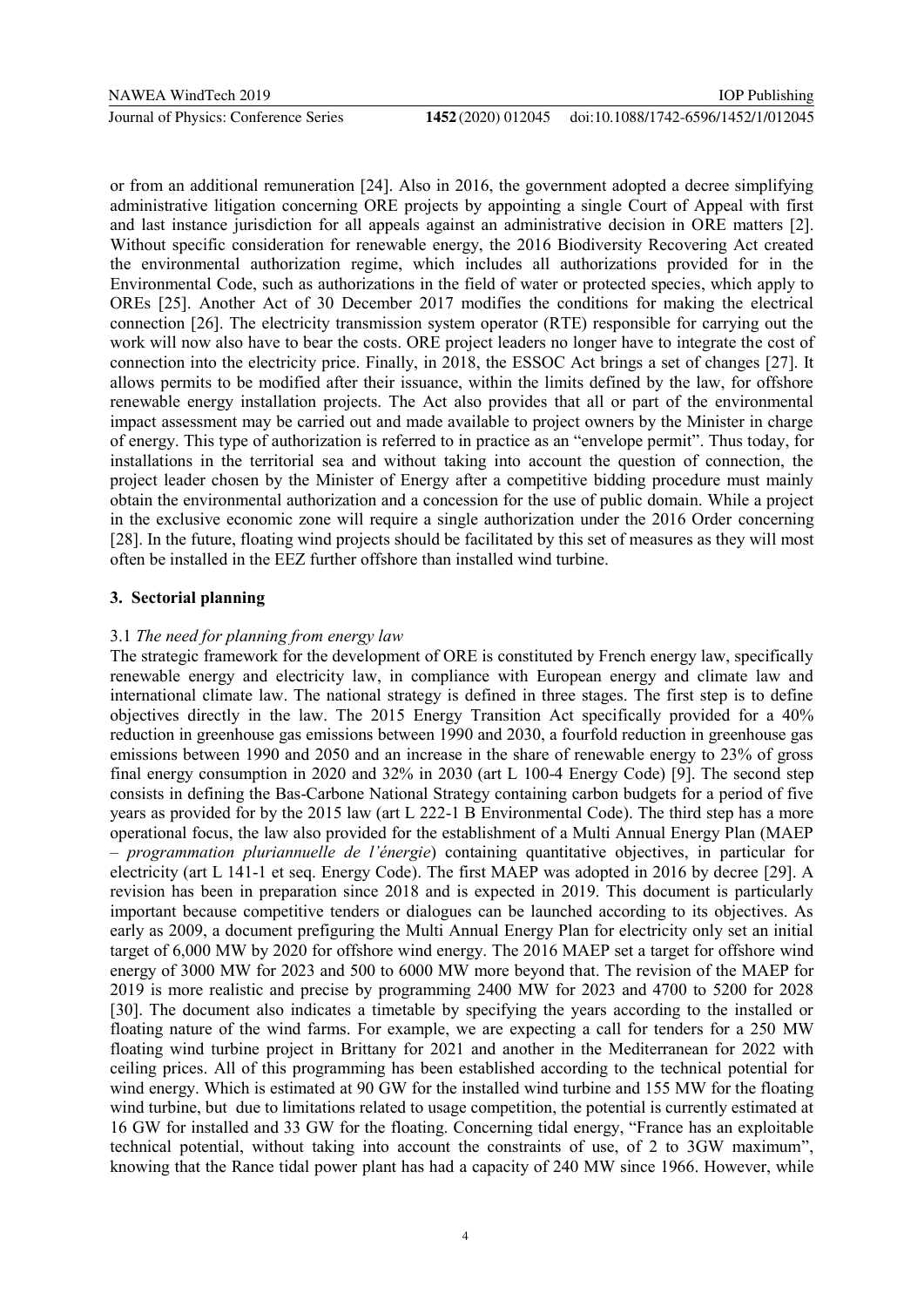the 2016 MAEP forecast between 200 and 2000 MW of marine energy, the 2019 document does not contain any details on this subject.

 After the programming choices are made based on the wind potential, the public authorities can also decide on the location of the wind farms for better integration and feasibility. The 2009 document foreshadowing the MAEP emphasized the need for localization by providing for a "forum for consultation and planning by sea front" that we call "sectorial planning".

## 3.2 *The sectorial planning exercises*

In 2009, the Minister for Energy simply wrote to the prefects of the regions concerned in collaboration with the maritime prefects to identify suitable areas for offshore wind energy with a view to launching a call for tenders [31]. Subsequently, the Minister has repeatedly requested the organization of other so-called planning exercises either for a procedure for competitive tendering of offshore wind energy or for calls for expressions of interest concerning demonstrators of another form of offshore energy such as floating wind energy or current energy.

The method used aimed to identify suitable areas according to their technical and economic potential and to specify the various spatial constraints linked to human activities and the environment [32]. The aim was therefore to define the areas of least constraint that would be generally dimensioned for future calls for tenders. In a geographical information system, a multi-criteria grid is developed taking into account the issues according to their level of constraints (moderate, strong or excluded) [33]. The data used are provided by State services or public institutions, such as those specializing in development (*CEREMA*), marine sciences (*SHOM*) or biodiversity (French Biodiversity Agency - *Agence française pour la biodiversité*). The most important data on production potential are bathymetry, wind, sea soil and subsoil, swell, currents, etc. The data on the issues identified have been grouped into four broad categories. These include cultural heritage, environment and landscape issues, navigation and safety issues, socio-economic issues, and marine and air defence issues. The exercises were organized under the authority of the prefects concerned by the Interregional Directorates for the Sea (*DIRM*), an administration specializing in maritime issues. Over time, successive sectorial planning exercises have improved. From 2014 (3rd exercise), the presentation of the sensitivity grids has evolved. The conditions for consultation have been slightly improved (see next subsection). Above all, the electricity transmission system operator (RTE) responsible for the connection work was involved in the sectorial planning work. Connection conditions have therefore been included in the criteria for defining offshore wind energy suitable areas.

Environmental impact assessment (EIA) is a crucial issue for the success of developments at sea or on land and of course for the protection of the environment. Since 2001, European legislation has organized an environmental assessment of plans and programs with an impact on the environment, which is implemented by the Member States [34]. Thus, French regulations require an environmental assessment of plans and programs for a large number of planning documents, for example MAEP. However, it does not provide for this procedure for offshore renewable energy planning exercises, which is all in all normal since this sectorial planning is not a procedure provided for by the regulations but an administrative practice organized by the Minister for Energy in order to put projects out to competition. Thus, there is no environmental impact assessment when defining all the ORE zones that then frame projects development. The compliance of the French situation with the 2001 "plans and programs" Directive may be worth discussing. It should be noted that the MAEP document is subject to environmental assessment, but it only contains general information without the location of activities. Similarly, documents implementing maritime spatial planning, as Sea basin strategic documents, are also subject to environmental assessment (see 4.2).

## 3.3 *Public participation and disputes about sectorial planning*

We will present public participation as it existed until 2018, with recent developments presented in the following subsection. International and European law on public participation in environmental matters is quite dense [35]. France has had legislation to this since the 1980s, but has constantly adapted it to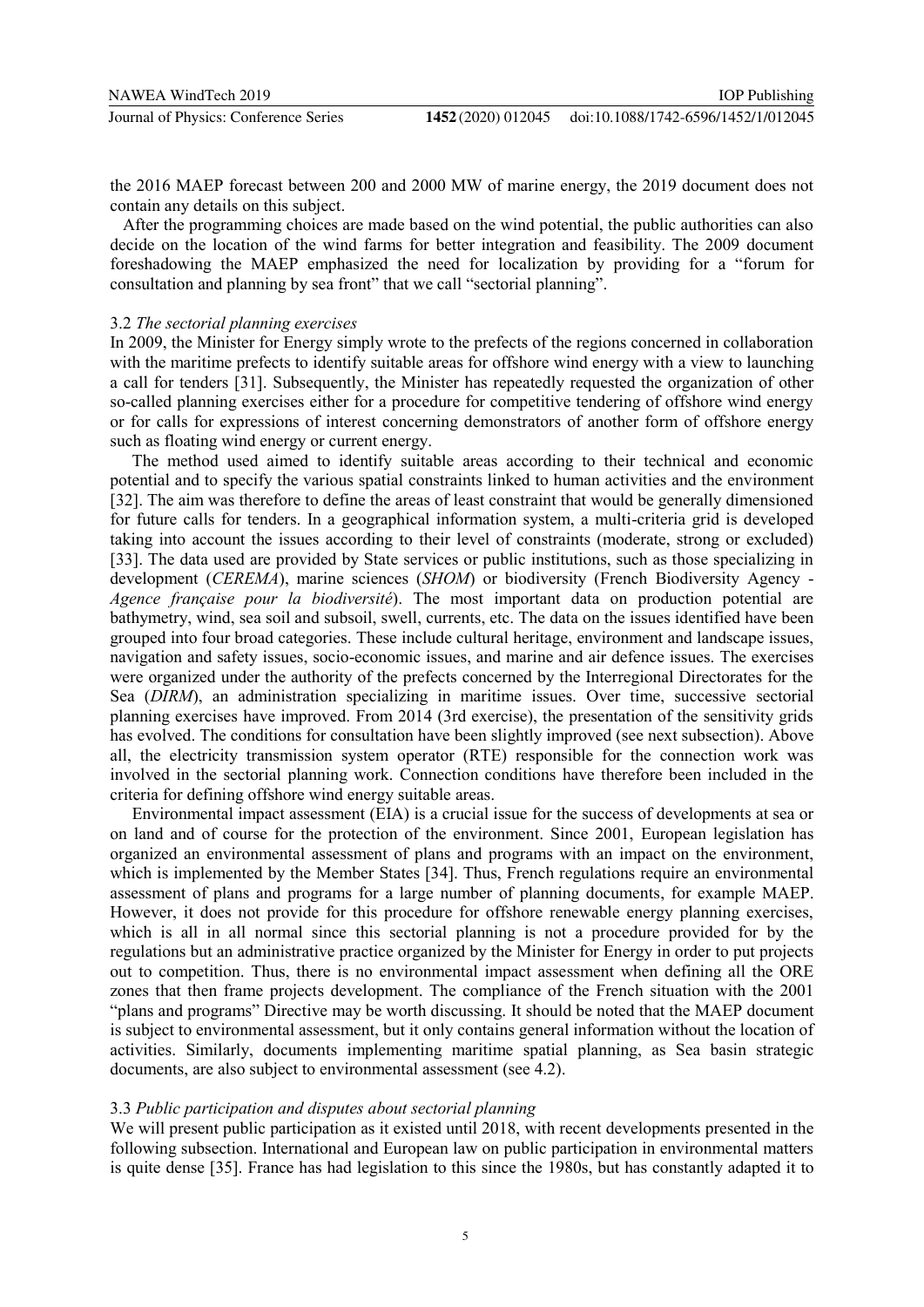changes in EU law and sometimes with delay [36]. Without taking into account procedures specific to certain documents or administrative decisions, procedures to inform and involve the public before adopting a plan, program or project are mainly public debate, prior consultation and public inquiry. The purpose of public debate is to involve the public in the process of preparing development projects or facilities of national interest [...] when they have high socio-economic stakes or have significant impacts on the environment or spatial planning (art L 121-1 Environmental Code). Prior consultation can be carried out when the project does not require a public debate. The purpose of public inquiry is to ensure that the public is informed and involved and that the interests of third parties are taken into account when decisions are taken that may affect the environment (art L 123-1 Environmental Code). The public inquiry therefore takes place during the administrative authorization procedures for ORE projects. In terms of ORE planning, as early as 2009 the government stressed the importance of broad public participation, but did not use the public debate procedure for this purpose. As this planning is not governed by regulations, the regional prefects and maritime prefects have chosen specific methods of consultation with the holding of meetings of stakeholders, in particular with representatives of fishermen, as well as the presentation of the planning work to the Maritime Council of the sea (an inter-regional governance body specific to the sea). In reality, the sectorial planning exercises have not been sufficiently publicized beyond maritime professionals and certain local authorities. To take just one example of the inadequacy of the consultation process, it can be noted that owners of coastal residences in municipalities bordering offshore wind projects have generally not been informed at this stage. However, these owners have participated in appeals against the administrative authorizations of wind farms. Before 2018, a public debate procedure was still organized for each wind farm project after the outcome of the competitive tendering procedures and therefore after the Minister had chosen the sites on the basis of sectorial planning. At that point in the process, this procedure was therefore largely unnecessary.

The results of the planning exercises carried out by the administration are not acts that can be challenged before an administrative court. Moreover, sectorial planning exercises are not among the questionable decisions listed by the decree on offshore renewable energy litigation [2]. Nevertheless, the choice of offshore wind farms has been challenged by many stakeholders, including local environmental associations, associations of second home owners and representative bodies of fishermen. The challenges were thus brought against ministerial decisions to designate the winners following the tendering procedures as well as against decisions to authorize projects under environmental legislation and public domain law [37]. As regards appeals against decisions relating to competitive tendering procedures, the Administrative Court of Appeal did not have to rule on the question of the choice of sites because it considered that the local associations requesting protection of the environment or residents had no interest in acting against decisions concerning competitive tendering procedures. With regard to appeals against administrative authorizations, the Administrative Court of Appeal dismissed applications for cancellation based on the choice of sites on the grounds that the choice was made before the administrative authorization stage [38]. In a way, in this system all possibilities of legal action to contest the choice of sites are closed.

# 3.4 *The new organization of sectorial planning*

The government initiated the ESSOC law of 11 August 2018, which significantly modified the legal framework for offshore renewable energies [27]. One of the decisive advances in the law does not concern planning. The aim is to provide for a mechanism for renegotiating the remuneration of designated producers in the context of the first calls for tenders. In 2018, the six projects have not yet been installed, while construction and operating costs have since decreased significantly. This moment of truth made it possible to lower the feed-in tariff for all six offshore wind projects awarded in 2011 and 2013. With regard to sectorial planning (i.e. definition of suitable areas), the Act introduced the following provision into the Environmental Code: "Where the Minister of Energy wishes to launch a competitive bidding procedure[...] for the construction and operation of offshore renewable energy production facilities[...], he shall refer the matter to the National Commission for Public Debate before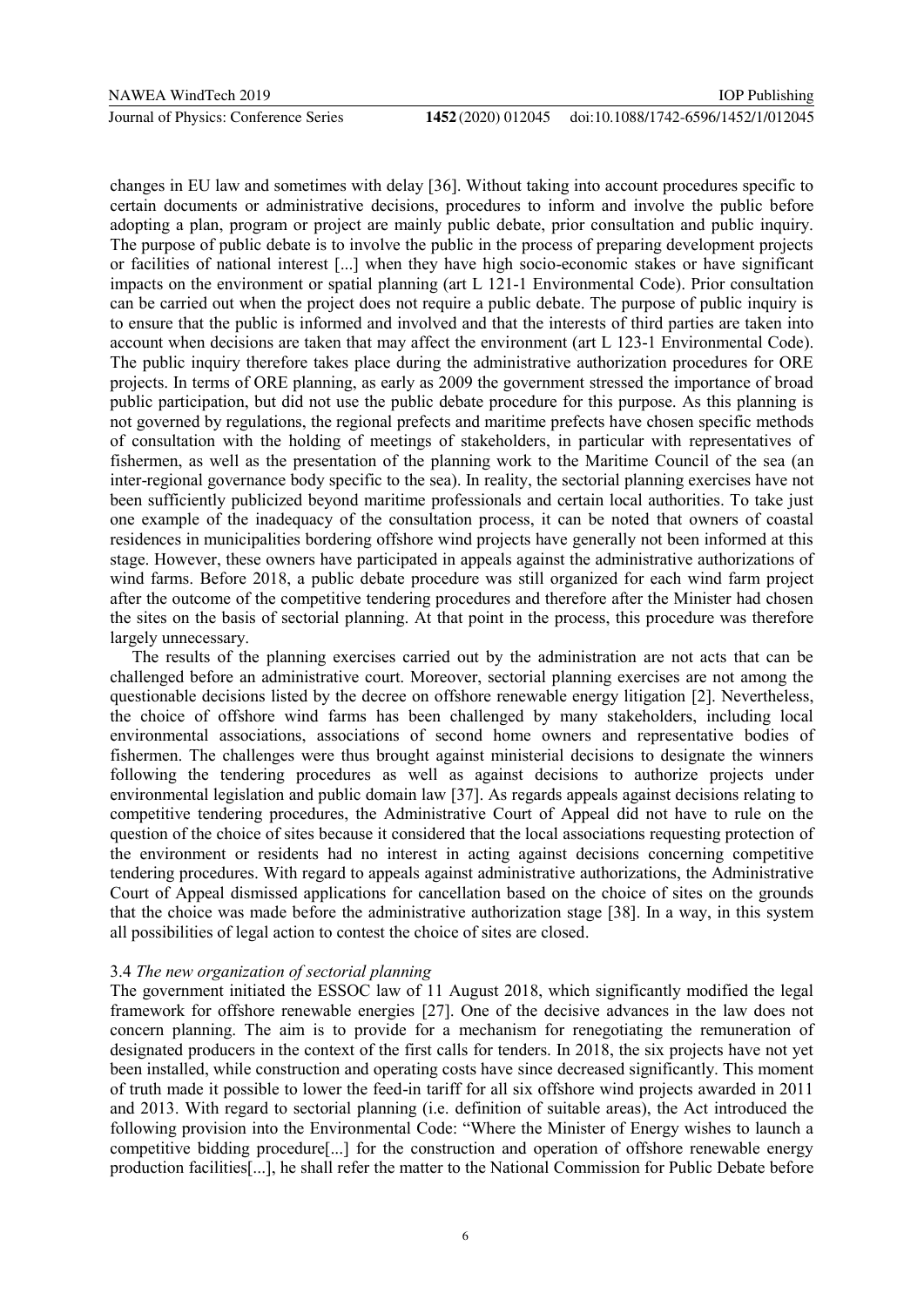launching such procedure, which shall determine, under the conditions provided for in this Section, the procedures for public participation in the decision-making process for launching the competitive bidding procedure. The public is consulted in particular on the choice of the location of the potential area or areas for the installation of the planned installations" (art L 121-8-1 Environmental Code). This provision responds to a strong expectation of the public and the President of the National Commission for Public Debate [39]. Previously, the public debate on an ORE project was organized after the winners of a competition procedure had been selected, therefore necessarily after the choice of sites, and before the applications for authorizations. Now, the public debate must be organized before the launch of the competitive bidding procedure and therefore during sectorial planning since the public must give its opinion on the choice of sites. A decree has been issued to provide two clarifications on the implementation of the procedure [40]. First, "the Minister in charge of energy may involve the regional council territorially concerned in the procedure and preparation of the file submitted for debate or consultation" (art 1 decree n° 2018-1204 of 21/12/2018). This strengthens participation in planning at the regional level. Secondly, "the contracting authority for the connection works [...] is involved in the procedure and preparation of the file submitted for debate or consultation" (art 1 decree n° 2018-1204). These legislative and regulatory developments will significantly improve public information and participation in sectorial planning. However, the legal nature of the preparatory act for this planning is not modified and the Minister retains the power to choose the sites subject to competitive tendering procedures.

# **4. Marine and coastal instruments in the planning diversity**

# 4.1 *The search for relevant planning instruments applicable to ORE*

Beyond sectorial planning, the decision-making process of an ORE project is part of a set of planning documents. Among these instruments, it is possible to distinguish between those relating to the environment, to urban planning and land development and finally to the sea and the coast. It should be noted that in French law the legal links between administrative authorizations and planning documents can be very diverse in their variety and strength. Indeed, apart from urban planning law, where decisions (permits) must comply with urban planning plans (*Plans locaux d'urbanisme*), a category of plan may concern different types of administrative decisions provided for by different legislation, just as a decision must sometimes be compatible with different categories of plans. In addition to that, a significant difference can be highlighted between documents containing guidelines or objectives and those containing regulations or easements. The first documents with a more strategic purpose must be followed up in the context of a "compatibility" report, which leaves a form of flexibility in the administrative decision. The latter have a stronger legal effect against administrative decisions, which is that of compliance.

It should also be added that planning documents not only have legal links with administrative decisions but also with other planning documents. The legal relationship between two planning documents is most often a "compatibility" link or, less constraining, a "taking into account" link. Thus, there is a kind of "planning system" with several layers of documents, which can make the cake somewhat indigestible.

In general, administrative authorizations for ORE projects are subject to little or no compliance with "terrestrial planning" documents. First, offshore wind projects are located at least 10 km from shore due to an administrative doctrine (i.e. non-regulatory) since 2009 and therefore generally outside the territorial scope of these documents. Secondly, the law has exempted renewable energy projects installed beyond the shoreline from urban planning law authorizations subject to compliance with urban planning documents (art L 421-5 Urban Code). However, some works authorizations or installations that do not form part of the ORE project in the strict sense may have to comply with urban planning documents. This is the case for building permits or other authorizations required for shore-based electrical connection and port infrastructure necessary for the operation of a wind farm.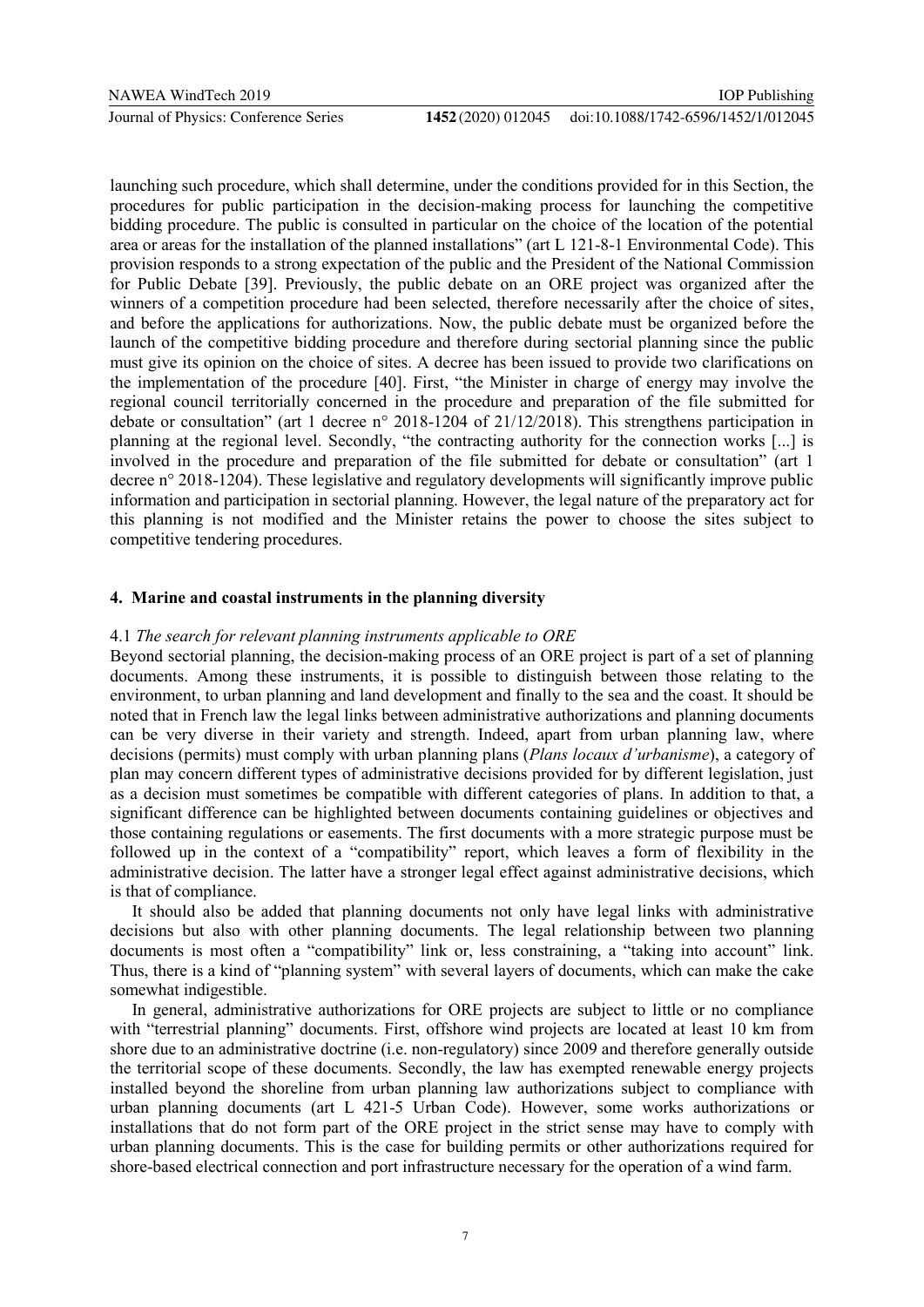In the environmental field, there are many planning documents to protect or manage certain areas or interests. These include natural risk management instruments (risk prevention plans, art L 562-1 Environmental Code), water development and management instruments (water management plans, art L 212-1 and L 212-3 Environmental Code), nature and landscape protection instruments, in particular management plans or charters for regional natural parks (art L 333-1 Environmental Code), marine natural parks (art L 334-3 Environmental Code) or national parks (art L 333-1 Environmental Code). Among these different parks, marine natural parks must be seriously considered because of their significant number and the fact that the French Biodiversity Agency has the power to issue an assent (i.e. which must be followed by the administrative authority) when an activity is likely to significantly alter the marine environment of a marine natural park (art L 334-5 Environmental Code). The French Biodiversity Agency then refers to the management plan for the marine natural park.

In the field of land development, without dealing with examples that are too specific, we can mention the regional plans for planning, sustainable development and territorial equality (*SRADDET*, art L 4251-1 CGCT). In 2016, the legislator made this document a master plan integrating various plans at the regional level, including the regional air and energy climate scheme. It remains to be seen whether, once they come into force, these documents will have an impact on ORE development projects in terms of their content and effects. In general, the regions concerned have a policy in favour of offshore renewable energies and seek to support them.

In maritime and coastal matters, planning instruments are logically more relevant for ORE projects. The planning documents can then correspond either to maritime spatial planning (which will be discussed in a future subsection) or to Integrated Coastal Zone Management (ICZM). ICZM is a mode of governance for coastal zones that promotes the consideration of land-sea interactions and whose management is based on the principle of integration while respecting the environment. This approach has been promoted at international and European level [7] [41]. In the Mediterranean Sea, the law is more complete since a protocol on ICZM has been adopted as part of the Barcelona Convention [42]. In 1986, France adopted a Coastal Act to regulate development on the coast and protect its natural character, for example by prohibiting construction in a 100-metre strip along the shoreline or by protecting remarkable sites (art L 121-1 and seq. Urban Code) [43]. The provisions of the Coastal Act must be incorporated into urban planning documents, but as we have seen, these do not apply to ORE projects. Moreover, the direct application of the Coastal Act has been ruled out by case law in the context of disputes over authorizations for offshore wind farms [38]. With regard to connections to the electricity transmission network, the legislator has introduced derogations from the Coastal Act to allow the landing of cables in coastal protected areas (art L 121-17 al. 2 and L 121-25 Urban Code). In 1983, France also developed a planning tool for ICZM with sea development plans (*Schéma de mise en valeur de la mer* - *SMVM* - art 57, Act n° 83-8 of 7 January 1983). *SMVM* "determine the general vocation of the various areas and in particular the areas affected by industrial and port development, marine aquaculture and leisure activities. They specify the measures for the protection of the marine environment". "They also determine the purposes of the various sectors of the maritime space and the principles of compatibility applicable to the corresponding uses". Unfortunately, these instruments, which were binding on urban planning documents, have only been used very rarely and for relatively small areas. A 2005 law attempted to revive these instruments by decentralizing them and leaving it to the municipalities to integrate them into territorial coherence schemes (i.e. higher-level urban planning plans). As a result, decentralized *SMVM* are not expected to have a particular effect on ORE projects. Finally, in addition to planning documents, there are also several zonings to be taken into account for the development of OREs. These are maritime navigation areas, such as traffic separation schemes, aquaculture areas, areas for the extraction of sand and gravel, or of course sites covered by the Birds Directive or Natura 2000 Directive.

## 4.2. *Maritime spatial planning instruments*

Marine or maritime spatial planning (the distinction will not be discussed here) has recently emerged as a major issue in the governance of the seas and oceans at the international, regional and national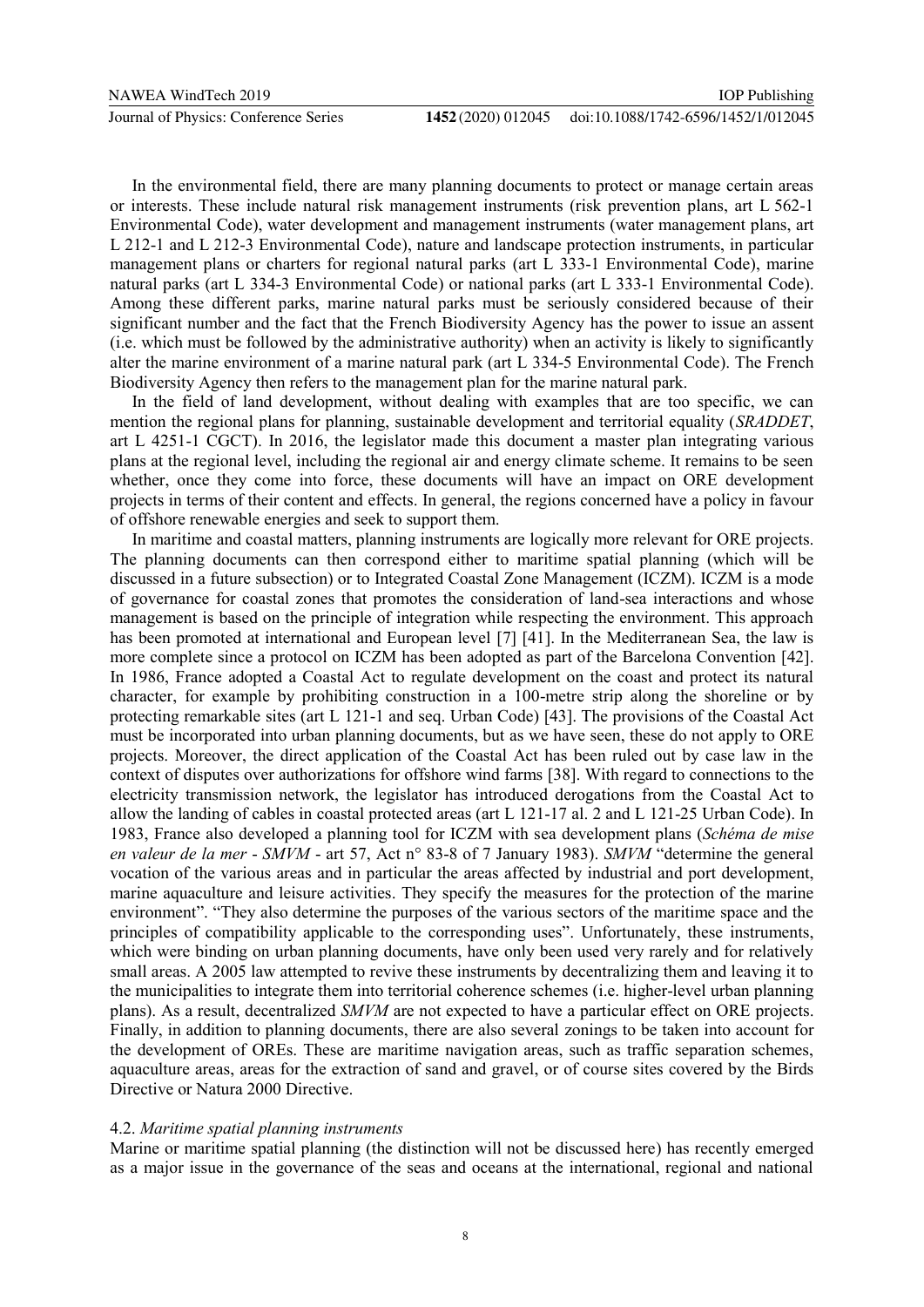levels [18] [44]. Designed in particular for the management of marine ecosystems, this instrument was presented as a means to realize ecosystem-based, sea-use management [45]. Gradually, the foundation of the MSP shifted towards supporting and organizing the blue economy [46]. In this context, the European Union adopted the Directive establishing a framework for maritime spatial planning (MSPD) in 2014, which "establishes a framework for maritime spatial planning aimed at promoting the sustainable growth of maritime economies, the sustainable development of marine areas and the sustainable use of marine resources" (art 1 of the Directive) [17]. Article 5.1 on objectives states: "When establishing and implementing maritime spatial planning, Member States shall consider economic, social and environmental aspects to support sustainable development and growth in the maritime sector, applying an ecosystem- based approach, and to promote the coexistence of relevant activities and uses". MSP is a process by which the authorities "analyze and organise human activities in marine areas", that results plan or plans. In particular, Members states shall take into account landsea interactions, environmental, economic and social aspects, as well as safety aspects, other processes, such as integrated coastal management, ensure public and stakeholders participation, organise the use of the best available data and ensure trans-boundary cooperation. As an emerging activity, the development of ORE is one of the strong motivations for implementing maritime spatial planning (recital 22 of the directive). In its Article 5.2, the Directive specifies the sectors and interests that the MSP must pursue: "Through their maritime spatial plans, Member States shall aim to contribute to the sustainable development of energy sectors at sea, of maritime transport, and of the fisheries and aquaculture sectors, and to the preservation, protection and improvement of the environment, including resilience to climate change impacts".

The Grenelle II Act of 12 July 2010 created the "integrated management of the sea and coastline" comprising two main levels of planning (art L 219-1 et seq. Environmental Code) [22]. At the national level, the National strategy for the sea and coastline (NSSC) constitutes the reference framework for the protection of the environment, for the achievement or maintenance of good ecological status (2008 Marine strategy framework directive-MSFD), for the sustainable use of marine resources and for the integrated and concerted management of activities related to the sea and the coast, with the exception of those whose sole purpose is national defence or security [47]. At the sub-national level, the national strategy is reflected in the four Sea basin strategic documents (SBSD - *documents stratégiques de façade*) for the metropolis and specific documents for overseas. The Sea basin strategic documents also integrate the marine action plans implementing the MSFD. At the same time, the 2010 Act created sea and coastal governance bodies with the National Council for the Sea and Coasts at the national level, which is involved in defining the national strategy, and at the subnational level, the Sea basin maritime councils, which promote the participation of stakeholders in the strategy on the Sea basin. While the Sea basin strategic documents had not yet been adopted, the legislator had to adapt French maritime planning to the 2014 MSPD. Since the Act of 8 august 2016 [25], the function of the Sea basin strategic documents has been to implement maritime spatial planning. They contain four parts: 1) the situation of the existing situation within the perimeter of the seafront; 2) the definition of strategic objectives and associated indicators; 3) the modalities for evaluating the implementation of the strategic document; 4) an action plan (art R 219-1-7 Environmental Code). The objectives provided for in Part 2) are accompanied by the definition and justification of the conditions for the spatial and temporal coexistence of activities and uses, with a mapping representation called a vocation map. The document is drawn up and adopted by the coordinating prefects in accordance with a fairly satisfactory participatory procedure with stakeholders and public consultation. The first two parts of the document have been completed in 2018 while the action plan is expected in 2021.

Whether under European or national law, the question of how strategic documents take into account OREs is crucial. First of all, the Sea basin strategic documents ensure coordination with several other planning documents in the fields of land use planning, water management and energy. Thus, the SBSDs refer to the objectives of the Multi Annual Energy Plan. However, when the environmental authority gave its opinion on the SBSD, it considered that these documents could have taken better account of certain terrestrial documents [48]. Planning documents or zoning at sea are also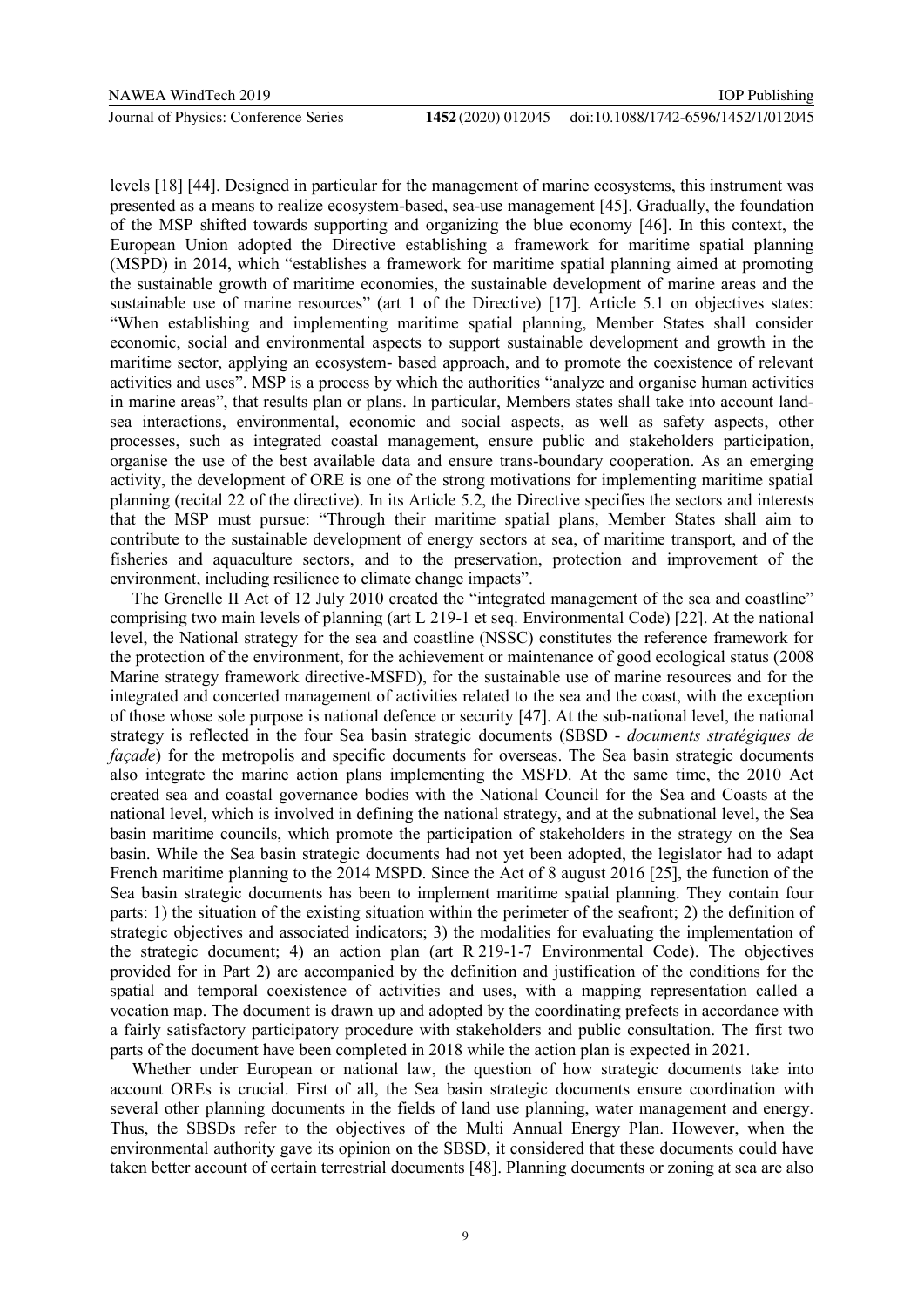taken into account, as are of course the ORE zones already defined in previous calls for tenders. The first two published parts of the SBSD present renewable energies as socio-economic objectives and issues, and analyze their interactions with other activities and the environment. Based on these analyzes, the SBSD vocation map formalizes the distribution of renewable energies in different zones delimited in a manner adapted to each sea basin. For example, the Atlantic North West Channel SBSD distinguishes 12 zones, such as "abyssal plain", "continental slope" or "southern Brittany" [49]. According to the North Atlantic West Channel SBSD, depending on the zones, "priority is given to one or more activities or environmental requirements in coexistence with other activities" [50]. The activities in a given zone are presented in order of importance. The general idea is not to exclude but to encourage the coexistence of uses. For example, in zone 3, the "central continental shelf", priority is given to floating wind power and sustainable professional fisheries. The first two parts of the SBSD resulted in opinions from the environmental authority in accordance with the environmental assessment procedure [48]. These opinions indicate that the environmental authority recommends prioritising and locating the impacts of renewable energy. The strategic documents therefore have insufficient environmental impacts.

Two examples of the interaction between maritime planning documents (SBSD) and ORE planning can be given. The first example concerns the implementation of SBSDs. During the drafting of these documents, in December 2017, the Minister asked the coordinating prefects of the Mediterranean to identify macro-zones for the development of floating wind energy. In 2016, the coordinating prefects (maritime prefect and regional prefect) had already created a "Floating wind energy commission" within the Sea Basin Maritime Council, which is a consultative body. Following the Minister's request, the prefects organised the identification of floating wind macro-zones within the framework of the "floating wind energy commission" by following a process similar to the sectorial planning exercises of the OREs. The results were delivered in June 2018. The Mediterranean SBSD vocation map therefore contains four macro-zones for floating wind turbines [51]. This zoning should then be used to determine the areas suitable for future floating wind projects in the new sectorial planning. It is conceivable that in the future all SBSDs will define macro-zones for the development of OREs, which will then be applied in sectorial planning.

The second example is the definition of suitable areas based on the results of the SBSD for the launch of a tender procedure for a 1 GW wind project off Normandy. This identification of suitable areas is the first application of the 2018 Act providing for public debate. The Ministry in charge of Energy has asked the National Commission for Public Debate to organize a public debate. The NCPD decided to organize the debate in November 2019. The SBSD East Channel North Sea identifies zone 3 (*Côtes d'Albâtre* and its openings) with the aim of "strengthening renewable energies at sea", and zone 5 (*Baie de Seine* Large) with the aim of "encouraging their development". According to the government, these two areas constitute a macro-zone of  $10,500 \text{ km}^2$  in total. The public will have to answer the question of which area of a wind farm, of about 300 km², associated with a study area for connection to the electricity grid, would be the most favourable? The public is also asked to identify other areas of 300 km² for future park projects beyond 2023 in accordance with the MAEP. While the concept of "macro-zones" is beginning to take hold in the implementation of maritime spatial planning, it must be acknowledged that there is no definition of this concept and that administrative practice in this area varies from one sea basin to another. Anyway, these examples show the integration between ORE planning and maritime spatial planning.

Finally, it is important to note the legal strength of the SBSD in order to understand the role it can play in the planning of OREs. Article L 219-4 of the Environmental Code provides that certain projects, plans or programmes must be compatible with the objectives or provisions of the SBSD. These are precisely public and private works or development projects subject to environmental impact assessment. Installed or floating wind energy projects are in fact concerned. About plans and programmes, this includes "plans, programmes and schemes" relating to activities exclusively located in maritime areas under sovereignty or national jurisdiction, the overlying airspace, the seabed and the subsoil of the sea. The question here is to what extent sectorial planning should be compatible with the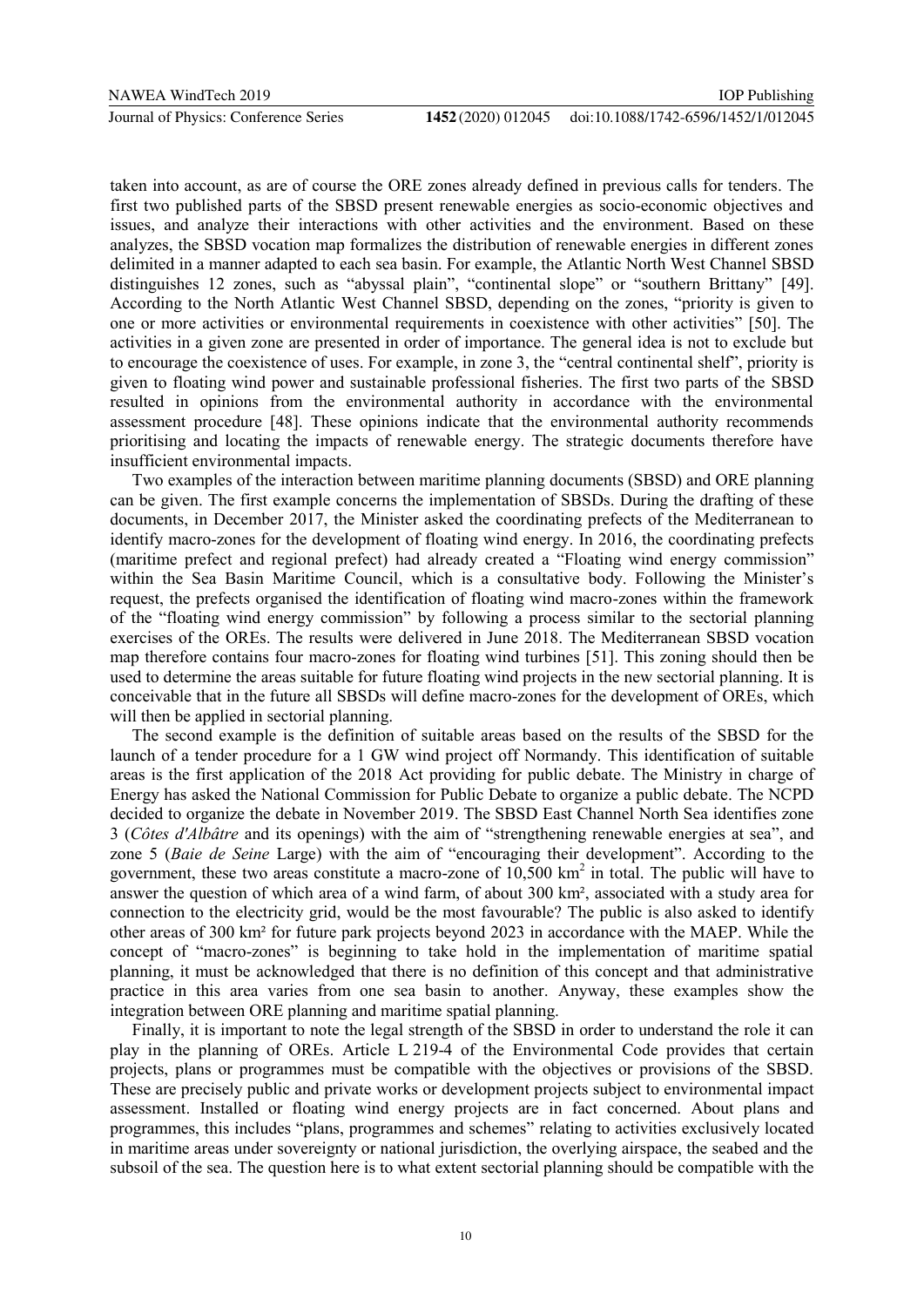SBSD? The lack of regulatory existence of sectorial planning (i.e. the identification of suitable areas) prevents a legal link from being established with the SBSD since sectorial planning is neither a plan, nor a programme nor a scheme within the meaning of the Environmental Code. Moreover, it is too early to say whether the changes made by the ESSOC Act indicating that the public is consulted on the "choice of the location of the potential location(s) of the proposed facilities" change the legal nature of "sectoral planning".

As the law currently stands, while the Minister's selection of suitable areas for ORE projects may theoretically disregard a SBSD, applications for administrative authorizations for such projects must nevertheless respect, as a compatibility link, the content of the SBSD. The SBSD are therefore an essential strategic planning tool as soon as they come into force.

## **5. Conclusion**

The law of OREs is based on a disparate set of policies and legal sources. In this context, it is clear that the guide and legal framework for ORE planning is energy and climate law. Nevertheless, the transition from renewable energy programming to essential spatial planning raises many questions, mainly because of the specific nature of the marine space. The administration in charge of energy has gradually set up a decentralized sectorial administrative planning, without any real regulatory character, which is positioned between the national strategy and the procedures for putting energy law into competition. This "sectorial planning" attempts to overcome difficulties related to stakeholder and public participation, respect for the environment and the specificities of marine planning. Weaknesses in participation, conflict resolution and environmental assessment have probably played a role in the litigation that has severely slowed the implementation of offshore wind projects launched in 2011 and 2013. However, several legislative changes and administrative practices have changed this planning process towards better maritime, participatory and environmental integration.

In conclusion, we can highlight three main questions concerning the improvement of the planning process. Firstly, the maritime spatial planning provided for by the European Union was finally carried out in 2018 through the sea basin strategic documents. The administration integrates the results of this process into sectorial planning. In practice, therefore, there is an integration of these two planning categories. In the case of floating wind turbines, administrative practices have created unprecedented interactions between the two planning categories. Secondly, the 2018 legislation clearly improved the planning process by providing a legal framework for participation in the selection of suitable areas before a competitive process is launched. Sectorial planning participation is now subject to precise regulation by an independent administrative authority, which admittedly only concerns public and stakeholder participation. This new participation process could reduce future jurisdictional disputes over the selection of ORE project sites. Thirdly, environmental considerations through a formal strategic assessment procedure are taken into account in the preparation of the energy programming document and in the preparation of maritime strategic documents. The assessments carried out in this area do not specifically address marine renewable energy and their limitations could be highlighted. Above all, the sectorial planning stage still does not include a strategic environmental assessment because it is not a regulated procedure as such. Even if the environmental information submitted for public assessment in practice is strengthened, many issues will remain outstanding, such as the problem of cumulative effects.

Finally, the planning of OREs is now organized around a better integration of this system. As a result, the instruments of energy law and those of the law of the sea and coastline are now better integrated and public participation is more effective. As for environmental integration, while some significant progress has been made, its real improvement could certainly be achieved through the adoption of a clear regulatory framework for the sectorial planning of offshore renewable energy.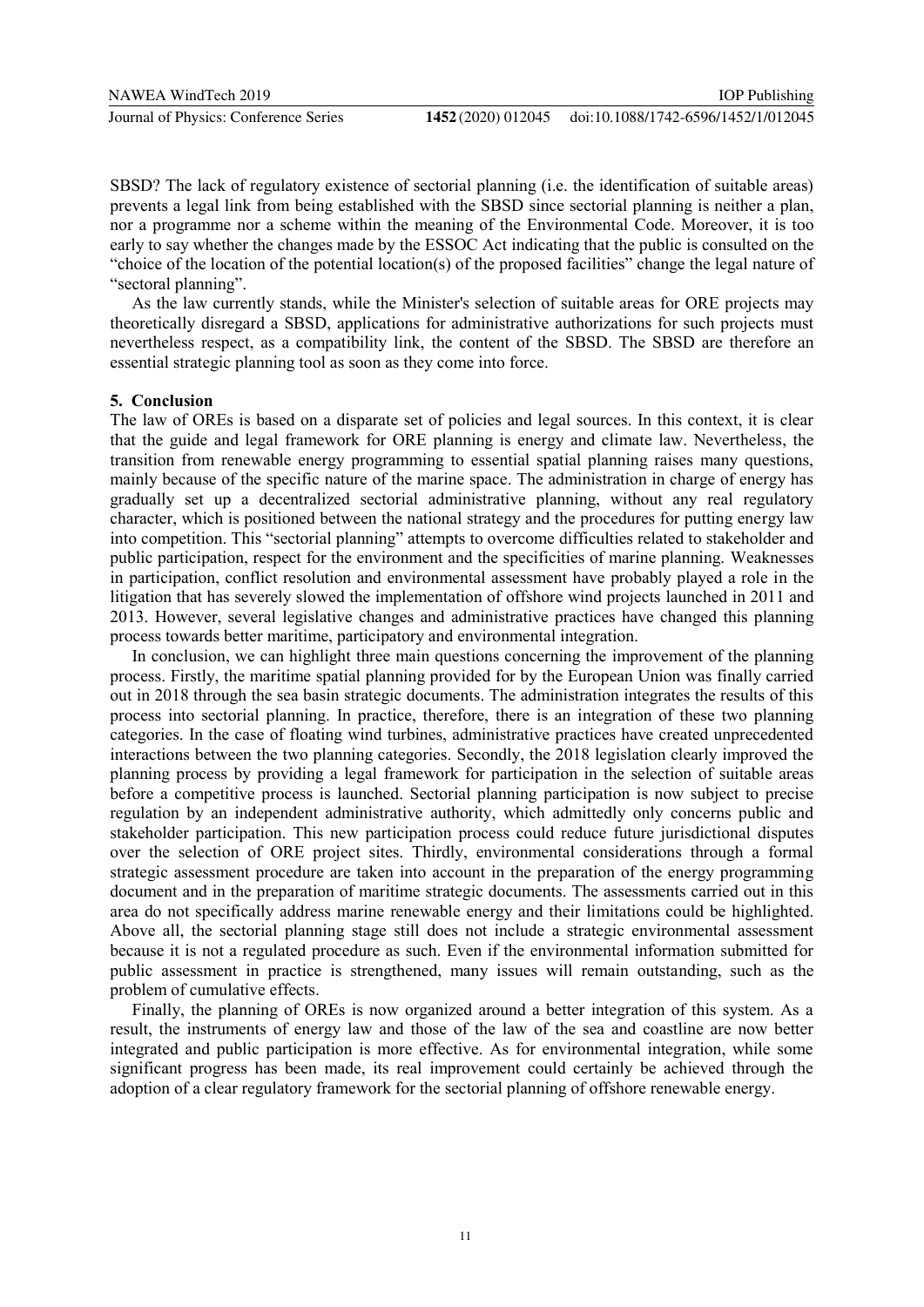#### **References**

- [1] Directive 2009/28/EC of the European Parliament and of the Council of 23 April 2009 on the promotion of the use of energy from renewable sources and amending and subsequently repealing Directives 2001/77/EC and 2003/30/EC (Text with EEA relevance), OJ L 140, 5.6.2009, p. 16–62.
- [2] Decree concerning offshore renewable energy production and transmission facilities: décret n° 2016-9 du 8 janvier 2016 concernant les ouvrages de production et de transport de l'énergie renouvelable en mer, JORF du 10 janvier 2016.
- [3] Concerning For the definition of planning forms see for example: Smith HD, Maes F, Stojanovic TA, Ballinger RC, The integration of land and marine spatial planning, J Coast Conserv (2011) 15:291–303.
- [4] Jegouzo Y, "Les plans de protection et de gestion de l'environnement" : *AJDA*, 1994, p. 607.
- [5] Cudennec A, The European Legal Framework for Marine Renewable Energies, 2016, Leiden, *Ocean Yearbook* 30: 488-503.
- [6] Garcia P, Sanabria J, Chica Ruiz A, "The role of maritime spatial planning on the advance of blue energy in the European Union", Marine Policy 99 (2019) 123-131 ; Boillet N, Guéguen-Hallouët G, "A Comparative Study of Offshore Renewable Energy Legal Frameworks in France and the United Kingdom", 2016 Leiden, *Ocean Yearbook* 30: 377-416 ; Leary D, Esteban M, "Climate change and renewable energy from the ocean and tides: Calming the sea of regulatory uncertainty" (2009) 24, Int. J. Mar. Coast. Law, 617-651.
- [7] 2015 Energy Transition Act: loi n° 2015-992 du 17 août 2015 relative à la transition énergétique pour la croissance verte, JORF, 18 août 2015.
- [8] Directive (EU) 2018/2001 of the European Parliament and of the Council of 11 December 2018 on the promotion of the use of energy from renewable sources (Text with EEA relevance), OJ L 328, 21.12.2018, p. 82–209.
- [9] Directive 2009/72/EC of the European Parliament and of the Council of 13 July 2009 concerning common rules for the internal market in electricity and repealing Directive 2003/54/EC, OJ L 211, 14.8.2009, p. 55; Directive (EU) 2019/944 of the European Parliament and of the Council of 5 June 2019 on common rules for the internal market for electricity and amending Directive 2012/27/EU (recast), OJ L 158, 14.6.2019, p. 125.
- [10] Convention on Environmental Impact Assessment in a Tranboundary Context, 25 February 1991, 1989 UNTS 309 (Espoo Convention); Directive 2001/42/EC of the European Parliament and of the Council of 27 June 2001 on the assessment of the effects of certain plans and programmes on the environment, OJ L 197/30, 21.07.2001; Directive 2014/52/EU of the European Parliament and of The Council of 16 April 2014 amending Directive 2011/92/EU on the assessment of the effects of certain public and private projects on the environment, (Text with EEA relevance) OJ L 124/1, 25.4 2014.
- [11] Directive 2009/147/EC of the European Parliament and of the Council of 30 November 2009 on the conservation of wild birds, OJ L 20, 26.1.2010, p. 7; Council Directive 92/43/EEC of 21 May 1992 on the conservation of natural habitats and of wild fauna and flora, OJ L 206, 22.7.1992, p. 7.
- [12] United Nations Convention on the Law of the Sea (Montego Bay, 10 December 1982, in force 16 november 1994) 21 *ILM* 1261.
- [13] Recommendation 2002/413/EC of the European Parliament and of the Council of 30 May 2002 concerning the implementation of Integrated Coastal Zone Management in Europe (OJ L 148, 6.6.2002, p. 24).
- [14] Ehler C, Douvere F, Visions for a sea change. Report of the first international workshop on marine spatial planning. Intergovernmental oceanographic commission and man and the biosphere programme. IOC manuel and guides n° 48. IOCAM Dossier n° 4 Paris : Unesco.
- [15] Communication from the Commission "An Integrated Maritime Policy for the European Union", COM (2007) 575 final of 10.10.2007.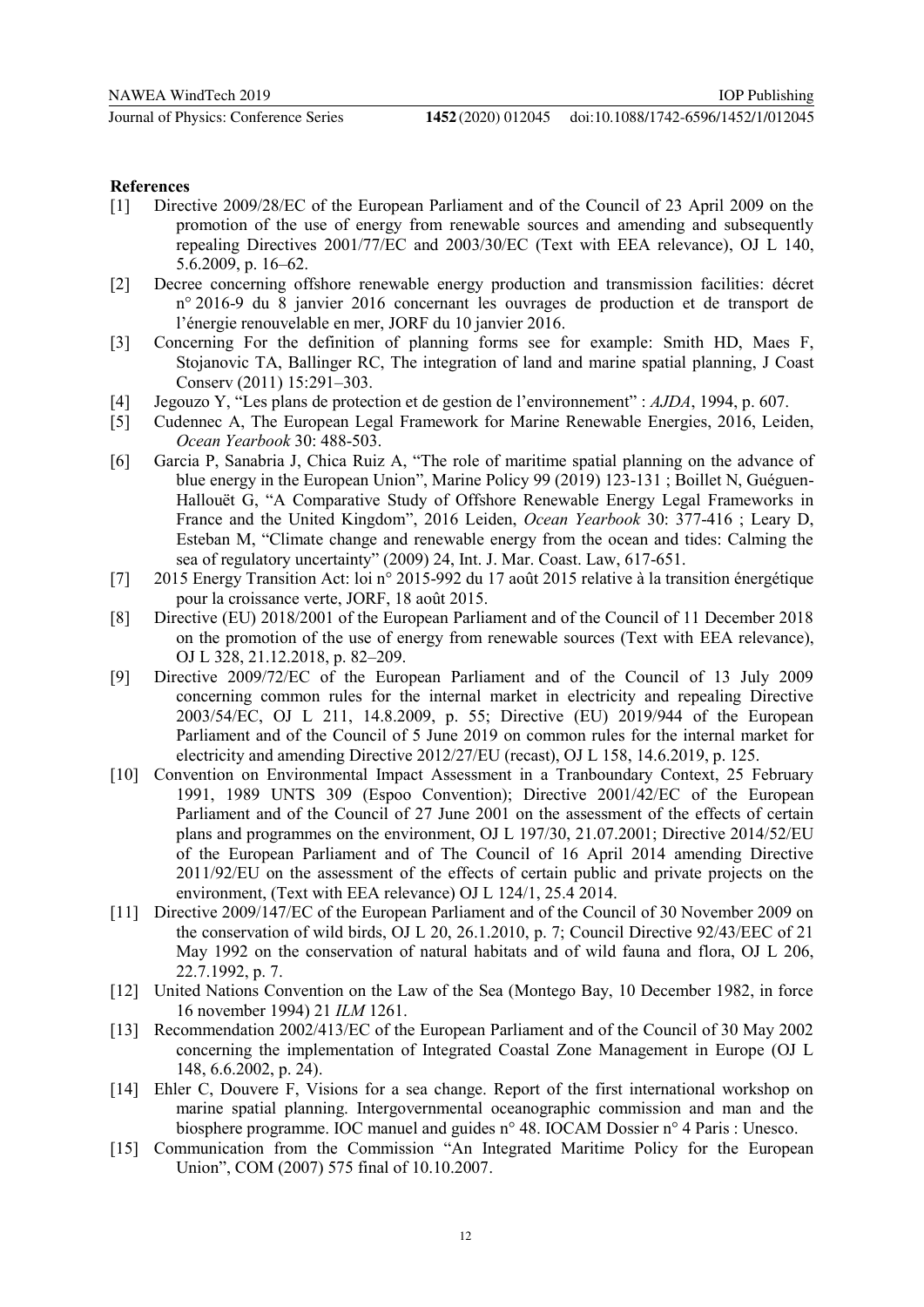- [16] Directive 2008/56/EC of the European Parliament and of the Council of 17 June 2008 establishing a framework for community action in the field of marine environmental policy (Marine Strategy Framework Directive), OJ L 164, 25.06.2008, p. 19.
- [17] Directive 2014/89/EU of the European Parliament and of the Council of 23 July 2014, establishing a framework for maritime spatial planning, OJ L257/135, 28.8.2014.
- [18] Decree concerning state organization at sea: Décret n° 2004-112 du 6 février 2004 relatif à l'organisation de l'action de l'Etat en mer.
- [19] Livre bleu-Stratégie nationale pour la mer et les océans, CIMER du 8 décembre 2009, Secrétariat général de la mer, *La Documentation française* 2009.
- [20] Le Livre bleu des engagements du Grenelle de la Mer 10 et 15 juillet 2009, Ministère de l'écologie, de l'énergie, du développement durable et de la mer, *La Documentation française* 2009, https://www.ladocumentationfrancaise.fr/rapportspublics/094000356/index.shtml>
- [21] Guéguen-Hallouët G, « La production d'électricité d'origine renouvelable en mer à l'épreuve de la conciliation », Energie, Environnement, Infrastructure, n° 2, février 2009, p. 27-33.
- [22] So-called Grenelle II Act, loi n° 2010-788 du 12 juillet 2010 portant engagement national pour l'environnement, JORF n°160 du 13 juillet 2010 p. 12905.
- [23] Decree concerning competitive dialogue: Décret n° 2016-1129 du 17 août 2016 relatif à la procédure de dialogue concurrentiel pour les installations de production d'électricité, JORF du 19 août 2016.
- [24] Décret n° 2016-682 du 27 mai 2016 relatif à l'obligation d'achat et au complément de rémunération […], JORF du 28 mai 2016.
- [25] Loi n° 2016-1087 du 8 août 2016 pour la reconquête de la biodiversité, de la nature et des paysages, JORF du 9 août 2016.
- [26] Loi n° 2017-1839 du 30 décembre 2017 mettant fin à la recherche ainsi qu'à l'exploitation des hydrocarbures et portant diverses dispositions relatives à l'énergie et à l'environnement, JORF, 31 décembre 2017, art 15.
- [27] So-called ESSOC Act, Loi n° 2018-727 du 10 août 2018 pour un Etat au service d'une société de confiance, art 58, JORF du 9 août 2018.
- [28] Order concerning on maritime areas under the sovereignty or jurisdiction of the French Republic : Ordonnance n° 2016-1687 du 8 décembre 2016 relative aux espaces maritimes relevant de la souveraineté ou de la juridiction de la République française, JORF du 9 décembre 2016.
- [29] Décret n° 2016-1442 du 27 octobre 2016 relatif à la programmation pluriannuelle de l'énergie, JORF, 28 oct. 2016.
- [30] See : <https://www.ecologique-solidaire.gouv.fr/sites/default/files/PPE-Executive%20summary.pdf>
- [31] Boillet N « La planification des énergies marines renouvelables en droit français », in Guéguen-Hallouët G. et Levrel H. (Dir.), *Les énergies marines renouvelables, enjeux juridiques et socio-économiques*, Paris, Pedone 2013, pp. 53-70.
- [32] Boillet N, « Quelles avancées pour la planification des énergies renouvelables en mer ? », Énergie-Environnement-Infrastructures, n° 2 février 2019, p. 21-26
- [33] See informations on the DIRM NAMO website: <http://www.dirm.nord-atlantique-mancheouest.developpement-durable.gouv.fr/energies-marines-renouvelables-emr-r92.html>.
- [34] Directive 2001/42/EC of the European Parliament and of the Council of 27 June 2001 on the assessment of the effects of certain plans and programmes on the environment, OJ L 197/30, 21.07.2001.
- [35] Directive 2003/35/EC of the European Parliament and of the Council of 26 May 2003 providing for public participation in respect of the drawing up of certain plans and programmes relating to the environment and amending with regard to public participation and access to justice Council Directives 85/337/EEC and 96/61/EC (OJ L 156, 25.6.2003, p. 17).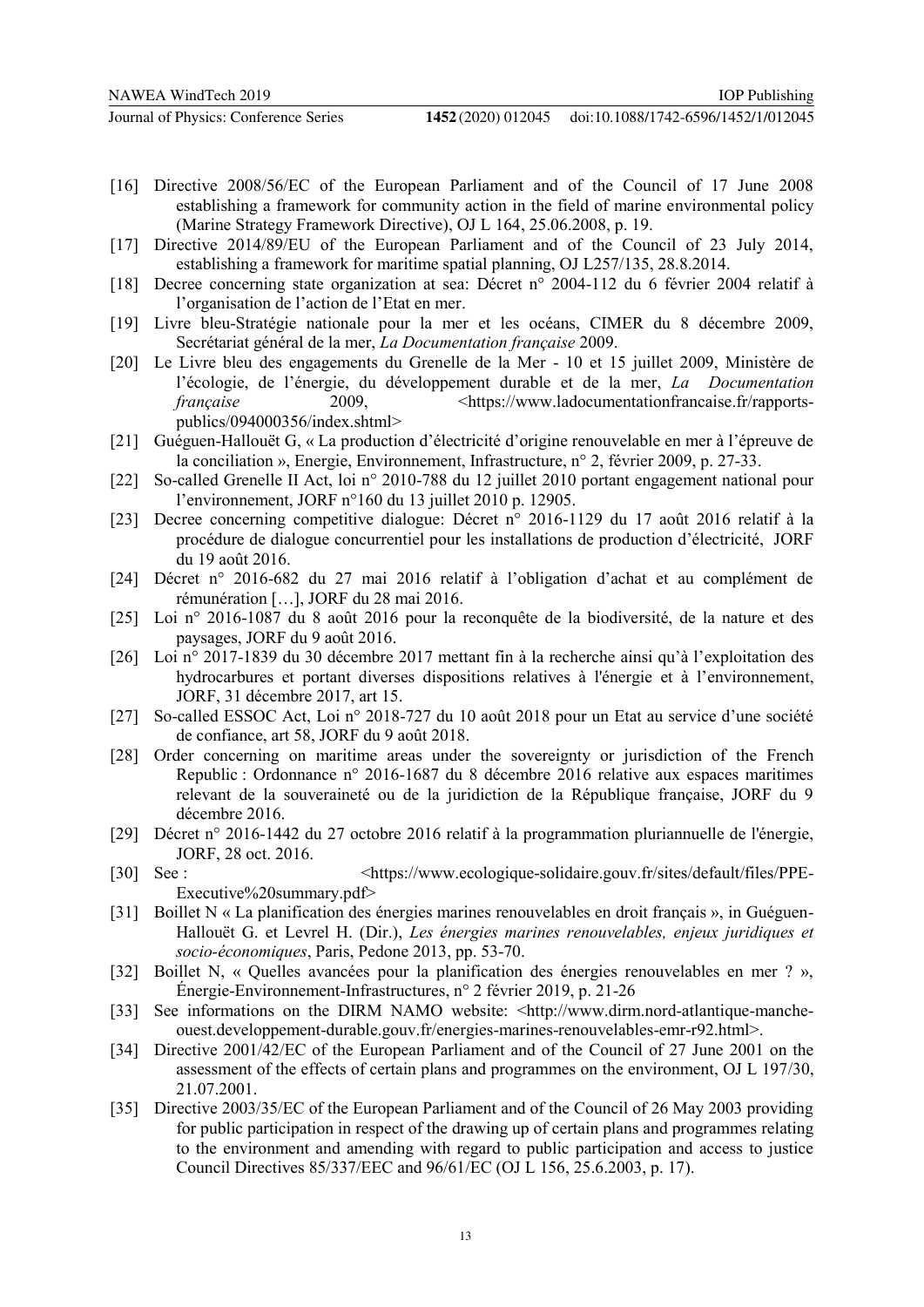- [36] Ordonnance n° 2016-1060 du 3 août 2016 portant réforme des procédures destinées à assurer l'information et la participation du public à l'élaboration de certaines décisions susceptibles d'avoir une incidence sur l'environnement, JORF n°0181 du 5 août 2016.
- [37] Cour administrative d'appel de Nantes, 12 janvier 2018, 16NT00737, *association Gardez les caps* (wind farm off Saint-Brieuc, tender procedure, no interest for applicants) ; CAA Nantes, 26 février 2018, 17NT00609 (wind farm îles d'Yeu et de Noirmoutier, dismissal), <https://www.legifrance.gouv.fr/> ; Cour administrative d'appel de Nantes, 25 juillet 2017, 15NT03443, *associations PROSIMAR et GSRB*, (Saint-Nazire, tender procedure, dismissal) <https://www.legifrance.gouv.fr/>.
- [38] Cour administrative d'appel de Nantes, 15 juin 2017, 16NT02321, *Associations PROSIMAR et GSRB*, wind farm off Saint-Nazaire, appeal against « water authorization », dismissal), obs. Bordereaux L., *DMF*, n° 794, septembre 2017, p. 746 ; CAA Nantes, 20 juin 2017, 16NT02757 (wind farm off Fécamp, appeal against « water authorization », dismissal), obs. Boillet N., *DMF*, n° 794, septembre 2017, p. 757; CAA Nantes, 03 avril 2018, 17NT01735 (associations, wind farm off Fécamp, appeal against concession to use public domain, dismissal), <https://www.legifrance.gouv.fr>.
- [39] See <https://www.debatpublic.fr/projet-parc-eolien-mer-saint-nazaire>.
- [40] Décret n° 2018-1204 du 21 décembre 2018 relatif aux procédures d'autorisations des installations de production d'énergie renouvelable en mer, JORF, n° 0297 du 23 décembre 2018,
- [41] Ghezali M, « De la recommandation de 2002 au Livre Vert de 2006 : quelle stratégie européenne pour la gestion intégrée des zones côtières (GIZC) », VertigO - la revue électronique en sciences de l'environnement, Hors-série 5 | mai 2009 (URL : http://vertigo.revues.org/8327 ; DOI : 10.4000/vertigo.8327); Lozachmeur O, « Le concept de gestion intégrée des zones côtières en droit international, communautaire et national », *Le Droit maritime français*, n° 657, Paris, mars 2005, p. 259-277
- [42] Council Decision 2010/631/EU of 13 September 2010 concerning the conclusion, on behalf of the European Union, of the Protocol on Integrated Coastal Zone Management in the Mediterranean to the Convention for the Protection of the Marine Environment and the Coastal Region of the Mediterranean (OJ L 279, 23.10.2010, p. 1); Prieur M, « Le Protocole de Madrid à la Convention de Barcelone relatif à la gestion intégrée des zones côtières de la Méditerranée », VertigO - la revue électronique en sciences de l'environnement, Hors-série 9 | Juillet 2011, (URL : http://vertigo.revues.org/10933 ; DOI : 10.4000/vertigo.10933); Prieur M, « La gestion intégrée des zones côtières : le défi méditerranéen », in Confluences. Mélanges en l'honneur de Jacqueline Morand-Deviller., Paris, Montchrestien, 2008, p. 901.
- [43] Coastline Act : Loi n° 86-2 du 3 janvier 1986 relative à l'aménagement, la protection et la mise en valeur du littoral
- [44] Maes F, "The international legal framework for marine spatial planning", Marine Policy 32 (2008) 797-810; Qiu W, Jone P, "The emerging policy landscape for marine spatial planning in Europe", Marine Policy 39 (2013) 182-193; Cudennec A, « Le cadre européen de la planification de l'espace maritime, illustration des limites de la méthode de l'intégration fonctionnelle », *in* Boillet N (dir.) *L'aménagement du territoire maritime dans le contexte de la politique maritime intégrée*, Paris, Pedone, 2015, p. 89.
- [45] Douvere F, "The importance of marine spatial planning in advancing ecosystem-based sea use management", Marine Policy 32 (2008) 762-771.
- [46] Young M, Building the blue economy: the role of marine spatial planning in facilitating offshore renewable energy development source, Int. J. Mar. Coast. Law 30 (1), 2015, 148- 174; Wright G., "Marine governance in an industrialised ocean : A case study of the emerging marine renewable energy industry", Marine Policy (52) (2015), 77-84.
- [47] See <https://www.ecologique-solidaire.gouv.fr/sites/default/files/17094\_National-Strategy-forthe-Sea-and-Coastal\_EN\_fev2017.pdf>; décret n° 2017-222 du 23 février 2017 Stratégie